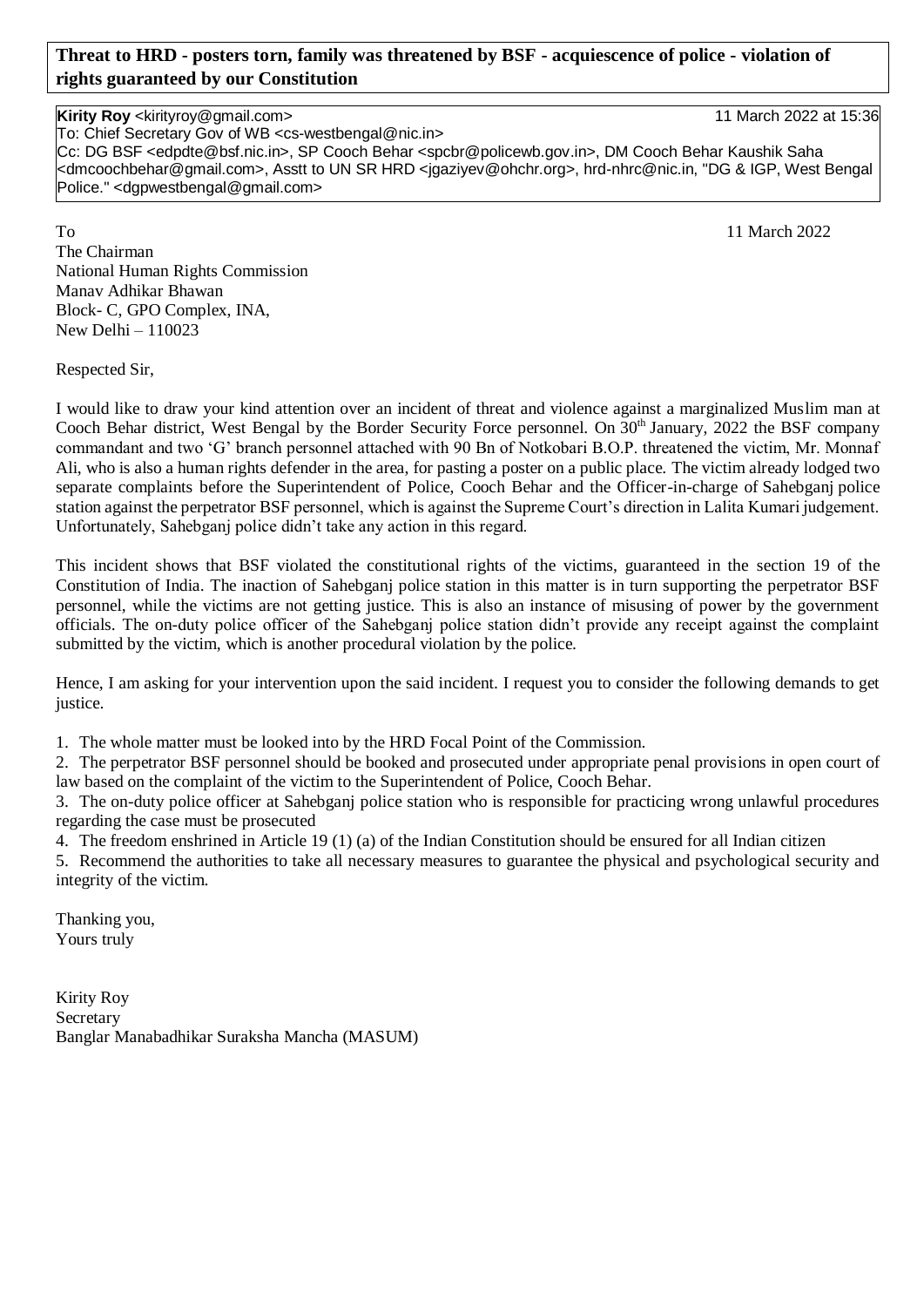**Particulars of the victim:** Mr. Monnaf Ali, son of Late Jaynal Abedin, aged about 62 years, resident of Korala village of Nayarhat Panchayat under Dinhata II block, Coochbehar.

# **Particulars of secondary victims:**

1. Mrs. Afruja Bibi wife of Mr. Monnaf Ali,aged about 45 years,resident of Korala village of Nayarhat Panchayat under Dinhata II block, Coochbehar

2. Mr. Fhiroj Ali son of Mr. Monnaf Ali,aged about 28 years, resident Korala village of Nayarhat Panchayat under Dinhata II block, Coochbehar

3. Mr. Fraruk Ali, son of Mr. Monnaf Ali, aged about 28 years, resident Korala village of Nayarhat Panchayat under Dinhata II block, Coochbehar

**Date and time of the incident:** 30.01.2022 at around 11 A.M

**Place of the incident:** Victim's own house

## **Particulars of the perpetrators:**

- 1. The Company Commandant along with two I.N.T BSF personnel attached with 90Bn of Notkobari B.O.P.
- 2. The on-duty police personnel attached with Sahebganj police station during the incident

### **Particulars of witness:**

**1.** Mr. Chayed Ali, son of Mr. Bohar Sekh, aged about 38 years, resident of Korala village of Nayarhat Panchayat under Dinhata II block, Coochbehar

**2.** Mr. Sijahar Ali, son of Mr. Jaynal Abedar, aged about 55 years, resident of Korala village of Nayarhat Panchayat under Dinhata II block, Coochbehar

**3.** Mrs. Rojina Bibi, wife of Aminul, aged about 32 years, resident of Korala village of Nayarhat Panchayat under Dinhata II block, Coochbehar

### **Case details:**

Mr. Monnaf Ali is an agricultural labourer by profession and lives on a meager monthly income of rupees 3500 only. He became a Human Rights Defender and took part in different programs against state atrocities on border villagers. On 1<sup>st</sup> December 2021 he pasted a temporary poster beside the road near his house. The Posters conveyed messages against the increased jurisdiction of the BSF in border areas and other issues of the border villagers. When the poster caught the eyes of some BSF personnel, on 30<sup>th</sup> January, 2022 at around 11 A.M the Company commandant along with two I.N.T BSF personnel attached with 90Bn of Notokobari B.O.P illegally trespassed the house of Mr. Ali. At that time he was not present in his home as he went to his agricultural land. The BSF asked the other family members to take down the posters and threatened them with dire consequences, saying, "If the poster is not removed then we will arrest him (Mr. Ali) from anywhere at any time and fabricate a case against him. Moreover, we will not allow him to enter his agricultural land which is located in between the border fence and International Border Pillar". On 30.01.2022 Mr. Ali went to Sahebganj police station to lodge a complaint against the perpetrator BSF personnel, who illegally trespassed his house and threatened his family. The officer-in- charge of Sahebganj police station took the written complaint of the victim but did not provide any receipt copy for the same. When the victim asked for the receipt copy, the officer in-charge told him that they will provide the receipt copy only after their enquiry. However, on the same day at around 6:00 P.M police personnel reached the spot for enquiry. They called Mr. Ali and instructed him to remove and hand over the poster to them, as it was the root of all problems. They assured him to talk with the BSF personnel for not creating further issues in this regard. A resident of Korola village removed the poster and handed over it to the police personnel. The police personnel also threatened the villagers not to paste this kind of poster in future. On 02.02.2022 the victim sent a written complaint to the Superintendent of Police, Cooch Behar through registered Post. However, no proper actions were taken from his end as well.